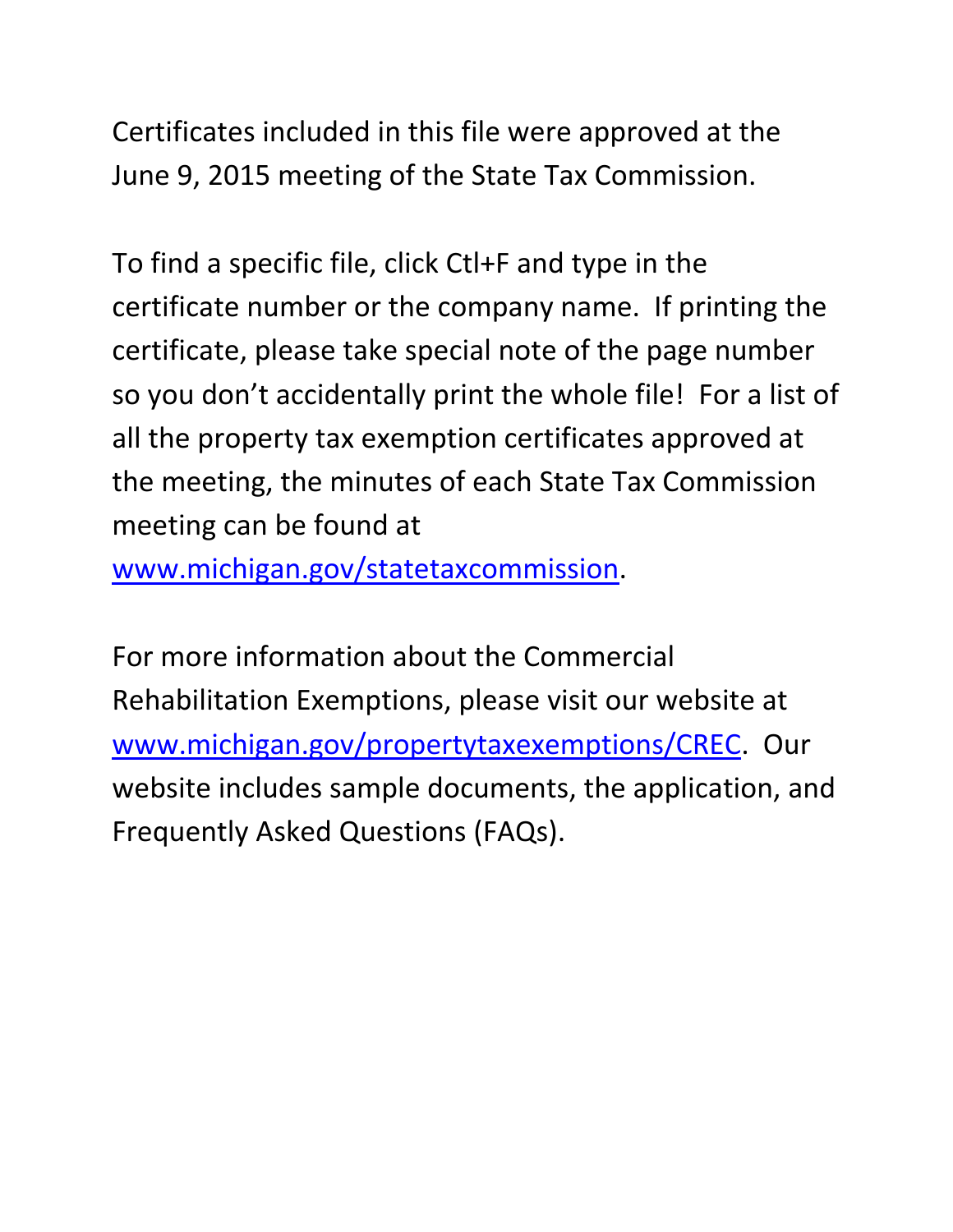

STATE OF MICHIGAN DEPARTMENT OF TREASURY LANSING

NICK A. KHOURI STATE TREASURER

June 11, 2015

Richard B. Broder Woodward and Erskine LLC 260 E Brown Street, Suite 280 Birmingham, MI 48009

Dear Sir or Madam:

The State Tax Commission at their June 9, 2015 meeting considered and approved your application for a commercial rehabilitation project, in accordance with Public Act 210 of 2005, as amended. Enclosed is certificate number C2015-006, issued to Woodward and Erskine LLC for the project located at 3152 Woodward Avenue (Tentative Address for the new structure on Parcel #'s 01000753-4, 01000755-0, 01000756, 01000757, 01000758, 01000791, 01000792, 01000793, 01000794-803, 01004179-0, & 01004180), City of Detroit, Wayne County.

If you have any questions regarding this exemption please contact the Property Services Division at (517) 373-0675.

Sincerely,

Kelli for

Kelli Sobel, Executive Director State Tax Commission

Enclosure By Certified Mail cc: Gary L. Evanko, Assessor, City of Detroit Clerk, City of Detroit

RICK SNYDER GOVERNOR